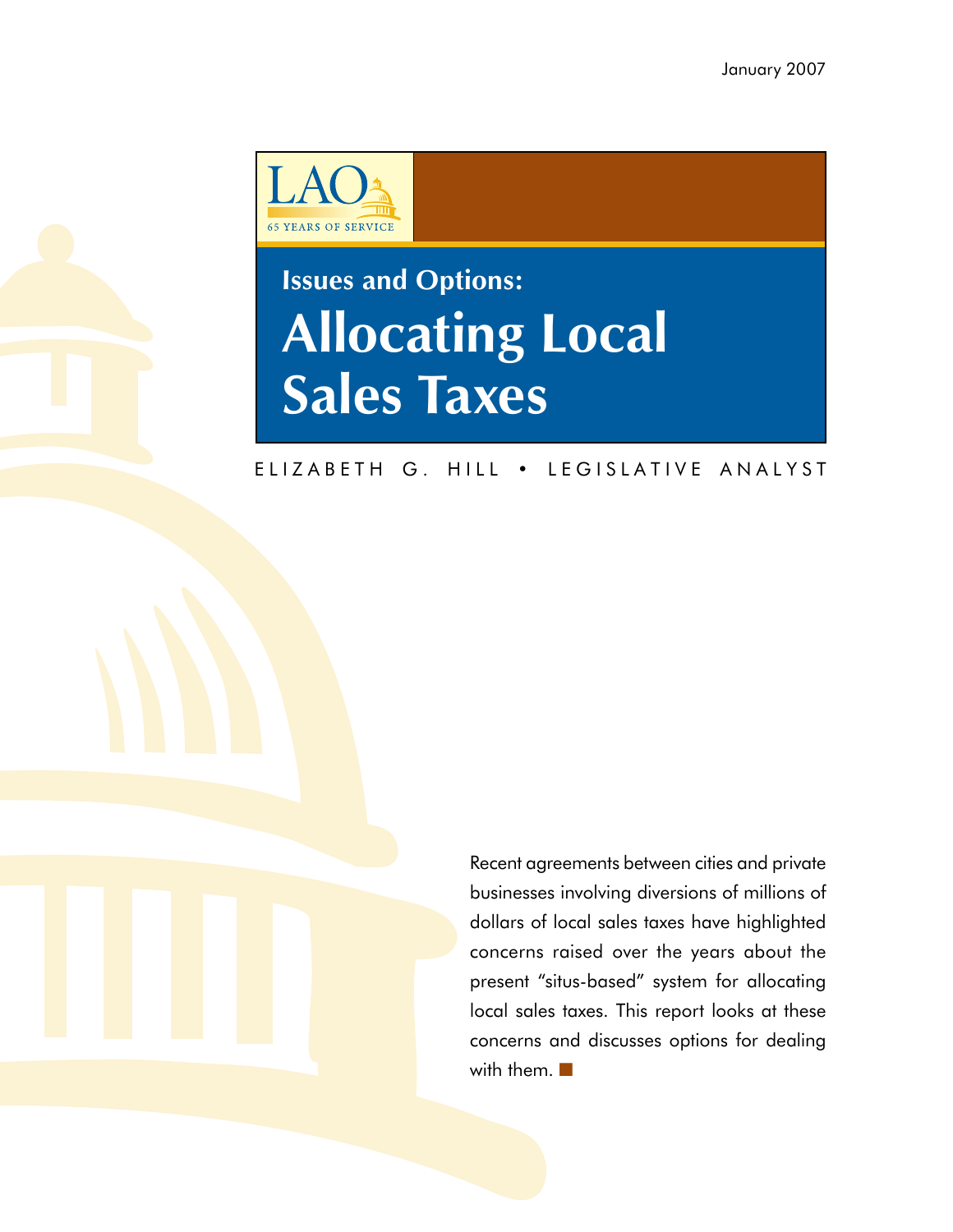#### **Acknowledgments**

This report was prepared by Brad Williams, with contributions from Marianne O'Malley. The Legislative Analyst's Office (LAO) is a nonpartisan office which provides fiscal and policy information and advice to the Legislature.

#### **LAO Publications**

■

To request publications call (916) 445-4656.

This report and others, as well as an E-mail subscription service, are available on the LAO's Internet site at www.lao.ca.gov. The LAO is located at 925 L Street, Suite 1000, Sacramento, CA 95814.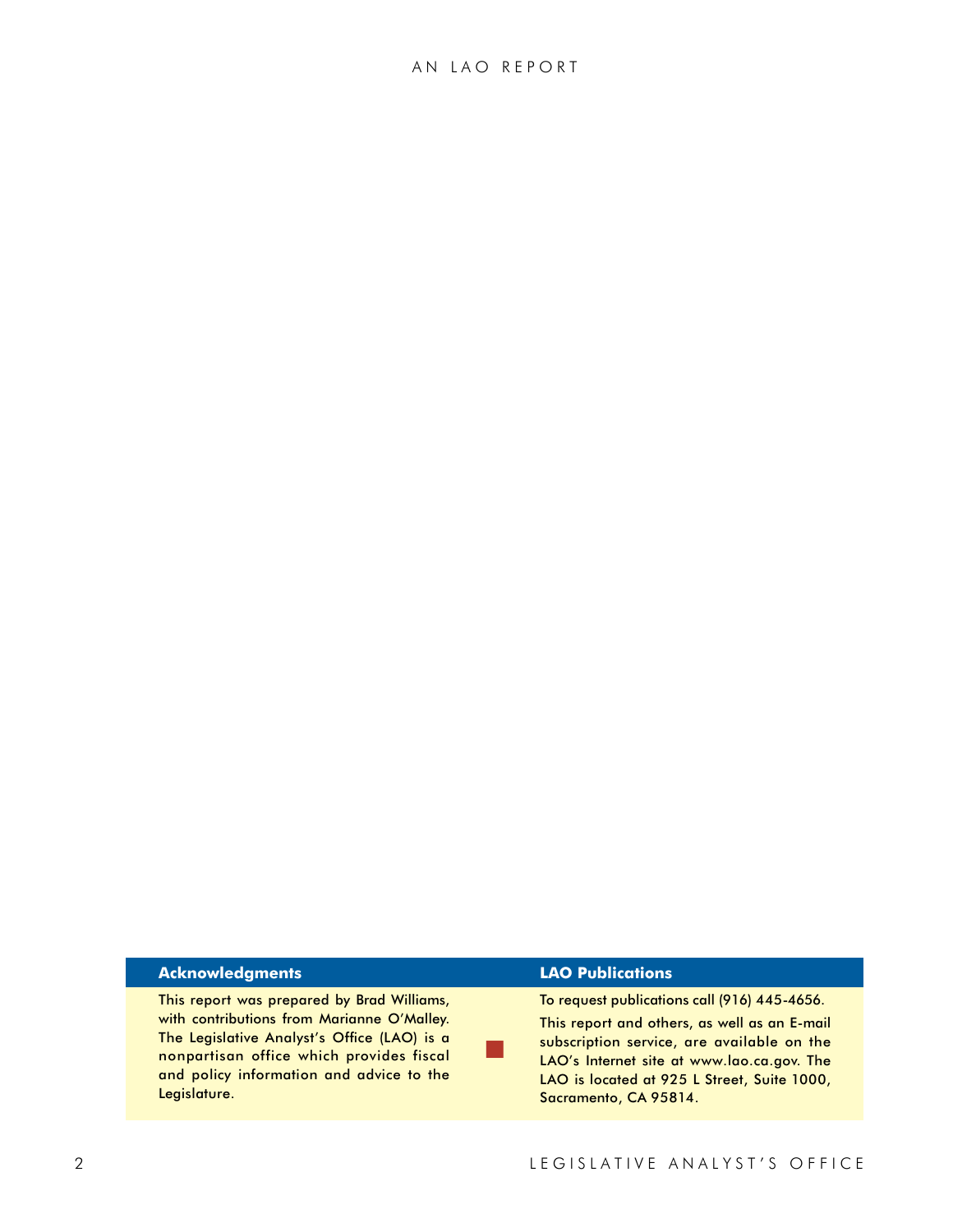# **Executive Summary**

Local governments receive about \$7 billion in revenues related to the Bradley-Burns sales tax each year. This point-of-sale allocation system (sometimes referred to as a "situs-based" system) raises several important issues and concerns. For example:

- $\triangleright$  The present situs-based allocation method gives local governments strong fiscal incentives to orient their land-use policies to favor retail over other types of development and has led to counterproductive competition between communities for sales tax-generating businesses.
- $\triangleright$  One manifestation of unproductive competition is the use of sales tax rebates and other financial incentives by local agencies to sales tax-generating businesses locating within their borders. These have been used to encourage the relocation of sales offices and the creation of "buying companies" for the purposes of diverting sales taxes.
- $\triangleright$  The use of financial incentives does not result in net benefits to a broader economic region within the state. It simply shifts existing sales taxes from one jurisdiction to another—at the cost of government resources that could be used for other purposes.

The counterproductive aspects of the current system could be addressed through major reforms involving either the local sales tax allocation methodology or changes in local government's system of taxes. Both of these options would involve significant public policy trade-offs and would require changes to the state's Constitution.

Short of adopting major reforms, the state could adopt targeted changes focused on limiting the use of financial incentives for diverting sales taxes. One very important action in this area would be to restrict the use of buying companies for this purpose.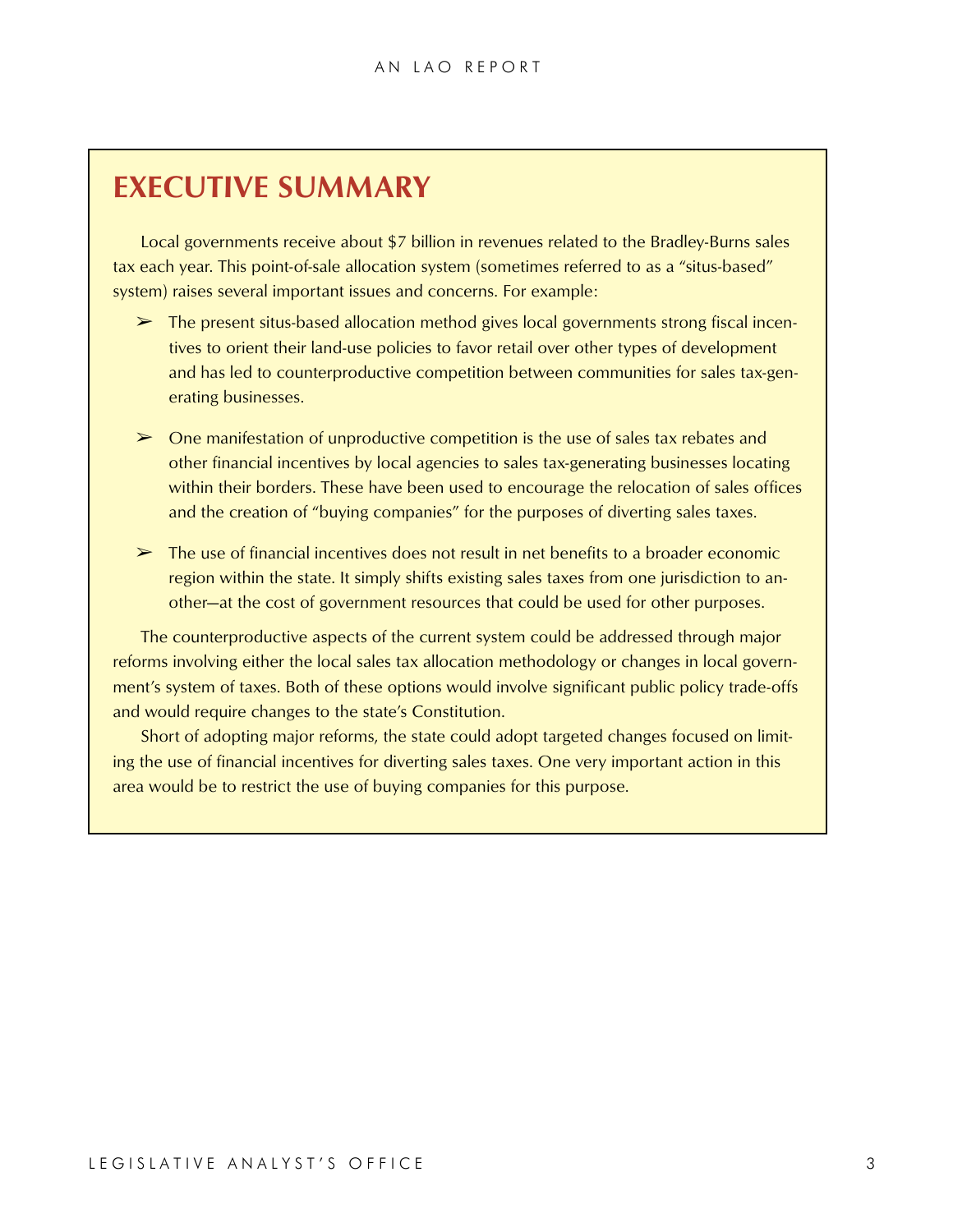Over the years, significant policy concerns have been raised regarding the state's current method of allocating local sales taxes to the point of sale (a so-called "situs-based" system). Recently, these concerns have focused on one of the negative consequences of the situs-based system—the counterproductive competition that it creates between local communities for sales tax-generating businesses. A key example is the

use by local agencies of sales tax rebates and financial incentives to divert sales taxes from other communities. In this report, we review the various issues raised by the current allocation methods, and then focus on the use of financial incentives by local communities. We conclude by highlighting options available to the Legislature to address concerns raised by the current local sales tax allocation system.

# **Allocation of Bradley-Burns Sales Taxes**

California state and local governments impose various sales and use tax rates that sum to a combined rate of from 7.25 percent to 8.75 percent, depending on the local jurisdiction involved. The main components are a statewide rate (currently 6.25 percent), the Bradley-Burns uniform local rate, and various other optional local levies for transportation and other purposes.

Under the Bradley-Burns Uniform Sales and Use Tax Law, local governments levy a 1.25 percent rate on taxable sales, of which 1 percent is used for general purposes and 0.25 percent is used for transportation purposes.

Provisions associated with the deficit-financing bonds approved by voters in 2004 (Proposition 57) temporarily reduced the rate by onequarter cent, and replaced it with a one-quarter cent state special fund sales tax for repayment of the bonds. The reduction on local sales taxes are replaced, dollar for dollar, by property taxes shifted from school districts (which are, in turn, replaced by General Fund appropriations—the combination of these actions is referred to as the "triple flip"). Thus, local governments still receive the equivalent of a 1.25 percent rate on taxable sales—or about \$7 billion in 2006-07.

The allocation issues discussed in this report apply principally to the Bradley Burns portion of the sales tax, as it is the only portion where sales taxes are predominately allocated to specific cities or counties based on the *site of the seller*  (sometimes called a situs-based system*)*. The other portions are used for statewide purposes, are allocated at the countywide or regional level, and/or are allocated based on other criteria.

### **Most Sales Allocated Based on Location of the Seller…**

State law generally requires that Bradley-Burns sales taxes be allocated to the *place of business* of the retailer (see Figure 1). For the majority of sales, this is simply the place where the transaction occurs—such as the retail store, auto dealer, or restaurant (see top panel of Figure 1). However, in cases where the seller has more than one place of business and the sales and delivery of a product occur at separate locations, BOE regulations require that the sales be allocated to the seller's location where the principal sales negotiations are carried on. This is usually the sales office of the company (see the bottom panel of Figure 1).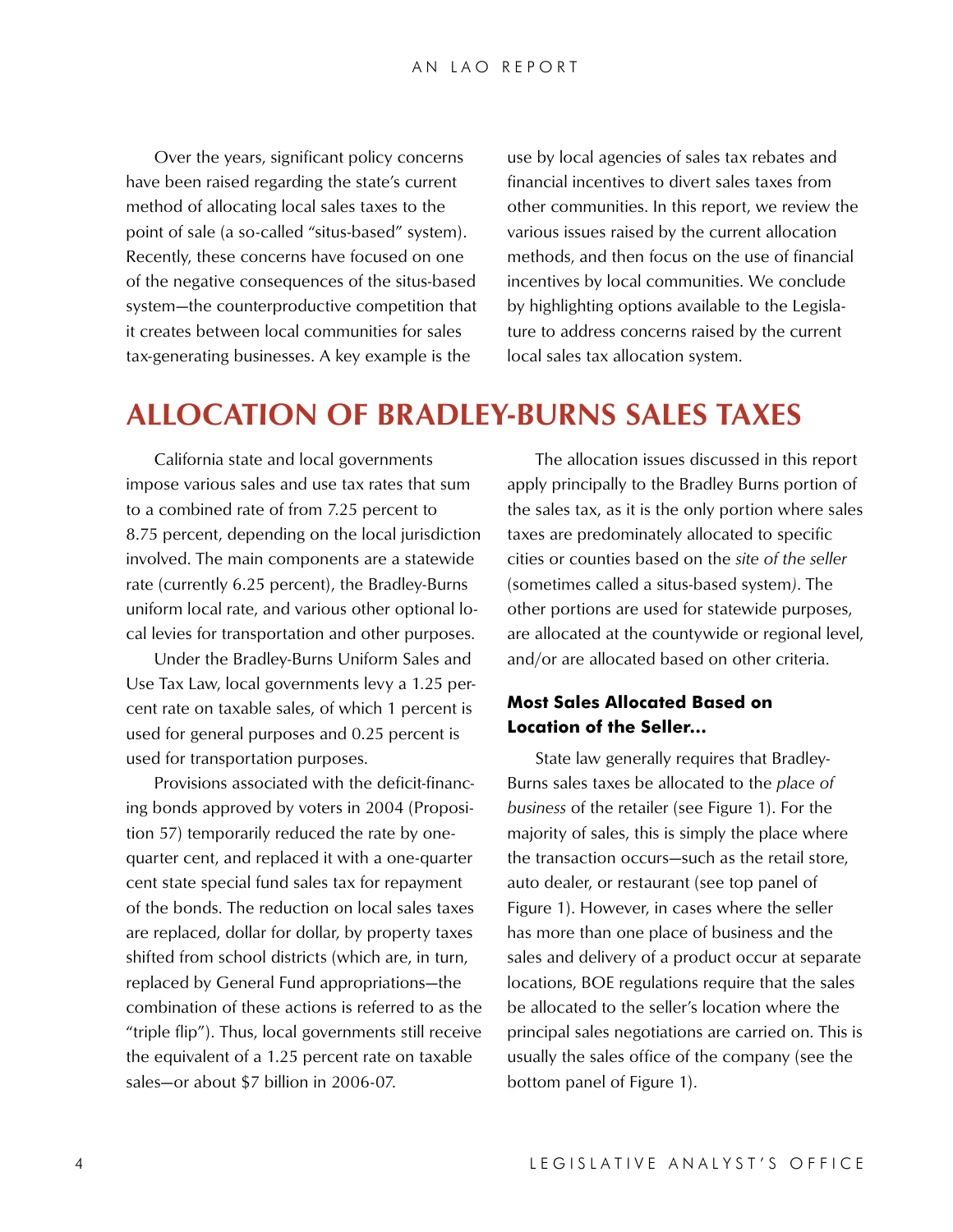# **Allocation of Local Bradley-Burns Sales Taxes Figure 1**



if the seller has more than one place of business in this state, then the sales are allocated to the *point of delivery to the aircraft*. The point-of-delivery rules for jet fuel are the result of Chapter 1027, Statutes of 1998 (AB 66, Baca), which, among other things, settled a dispute regarding the allocation of jet fuel delivered to San Francisco International Airport.

In 2005, the Legislature passed Chapter 391, Statutes of 2005 (AB 451, Yee). Under this measure, all jet fuel sales made on or after January 1, 2008, will be allocated to the point of delivery—regardless

#### **…One Key Exception—Jet Fuel**

State law provides special allocation rules for jet fuel (see Figure 2 on next page). Under these rules, if the seller has just one place of business in California, then the sales taxes on jet fuel are allocated in the same manner as other commodities—to the jurisdiction of the seller. However,

of whether the seller has one or more places of business in California. As discussed in more detail below, Chapter 391 was enacted in response to an agreement between United Airlines and the City of Oakland that resulted in the diversion of sales taxes on certain jet fuel sales.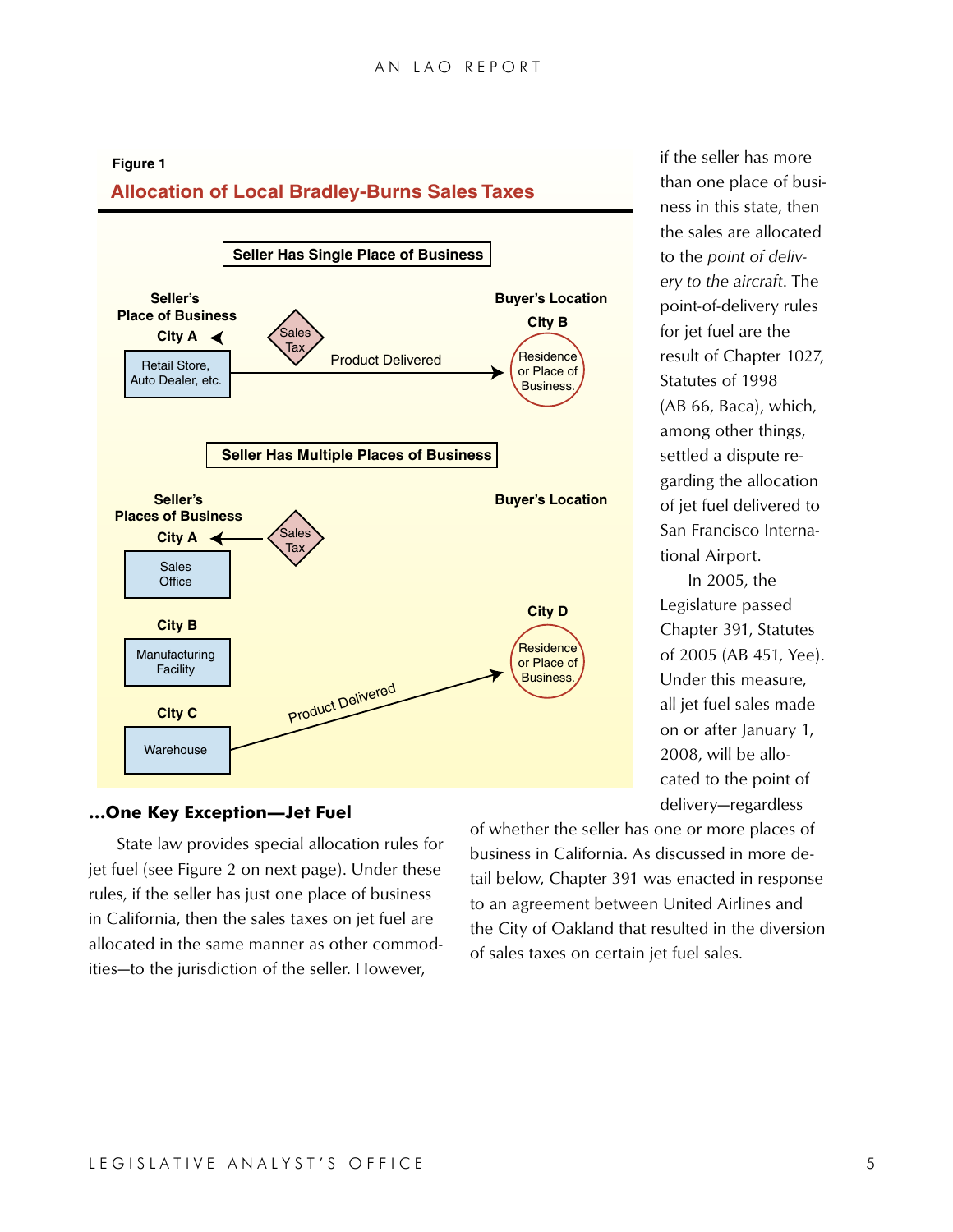# **Concerns Raised by the Present Allocation System**

Over the years, significant policy concerns have been raised regarding the use of point of sale to allocate local sales taxes. These concerns, summarized in Figure 3, relate principally to the

incentives local governments face to use their land use and economic development powers to promote retail development in their community.

#### **Figure 2**

#### **Allocation of Local Bradley-Burns Sales Taxes: Jet Fuel**

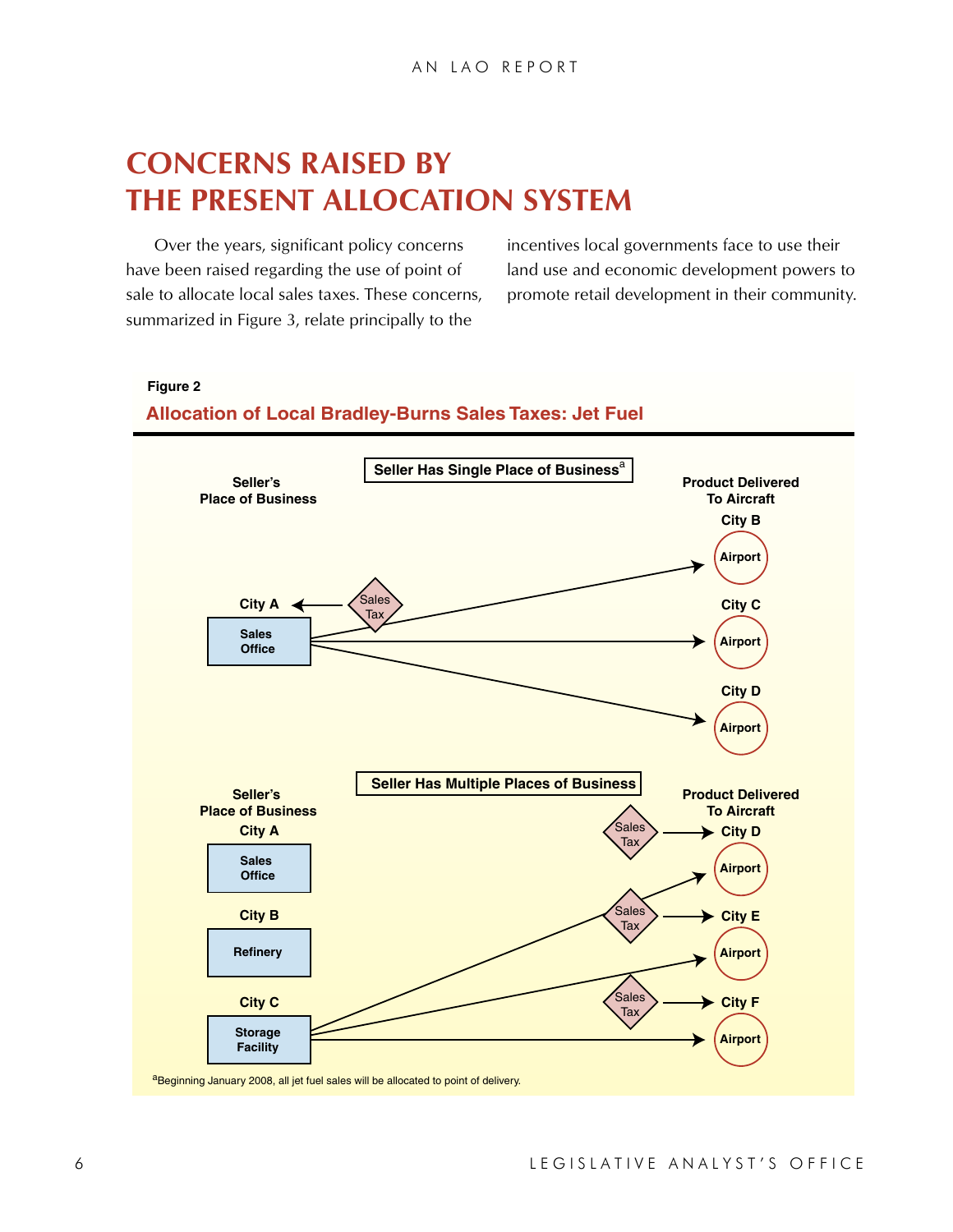### **Figure 3 Concerns Raised Regarding Present System of Allocating Local Sales Taxes**

Local governments place an undue emphasis on retail development in local land use planning.

Local governments place an undue emphasis on retail activities in local economic development, sometimes engaging in unproductive competition with other communities for sales tax dollars.

# **Undue Emphasis on Retail Development In Local Land Use Planning**

Under our governance system, cities and counties have considerable authority over new land developments. These local governments establish general plans for their communities, determine the intensity and purpose by which areas may be developed, and approve permits for individual projects. While cities and counties review many factors when making these decisions, the impact of land development on the fiscal health of the local government is among the higher considerations.

Under the state's local finance system (including the situs-based allocation of the sales tax), cities and counties typically report that they receive the highest net revenues from retail developments—and that housing and manufacturing developments frequently yield more costs to the local government than tax revenues. These fiscal evaluations of development have resulted in many cities and counties orienting their land use policies to promote retail over other land uses.

While an individual city or county may receive greater tax revenues by promoting retail development in their community, this undue focus on retail is undesirable from a state standpoint. For example, the cost of new manufacturing or housing development may be increased if a community zones disproportionate amounts of ready-to-develop land for future retail development—and leaves less desirable land for other development purposes. Similarly, developers of manufacturing or housing may face higher

costs if local agencies require them to pay impact fees, build infrastructure improvements, or modify their plans to alter their development's fiscal effect on local government.

# **Undue Emphasis on Retail Activities in Local Economic Development**

Retail establishments typically have choices where to locate their businesses and can be successful at multiple locations in different cities (or the unincorporated area of counties) within a region. Given the significant tax revenue benefits associated with retail activity occurring in a community, local governments frequently encourage major retail businesses to locate, remain, or expand operations within their borders. This encouragement can take different forms, but frequently includes local governments using their economic development powers to condemn property to assemble parcels of land suitable for retail, finance related infrastructure (such as road improvements or parking for the retail establishment), exempt the retail enterprise from locally imposed taxes or fees, and/or rebate to the business a portion of the tax associated with retail activities occurring at the location.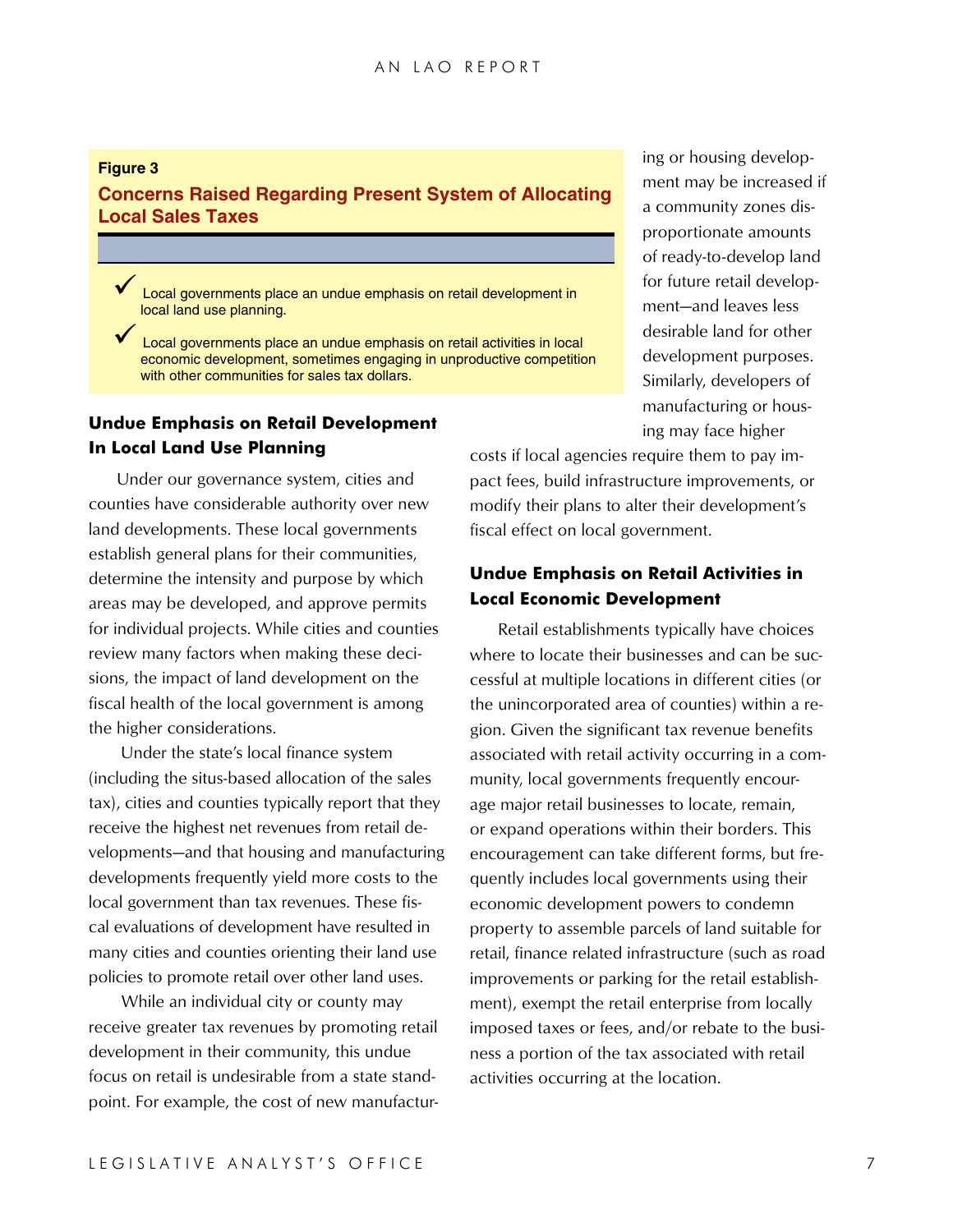*Communities Frequently Engage in Unproductive Competition.* Over the years, when large retail establishments have considered relocation or expansion into a region, local governments have often competed against one another by offering the business ever more generous packages of incentives to operate within their borders. From a state standpoint, this competition among jurisdictions for sales tax revenues generally is unproductive. There is a finite market for retail spending within an economic region. Thus, the main result of the various incentives offered to the business is simply a relocation of the retail activity from one community to another—with no net gain in economic output or efficiency to the region or state as a whole. In addition, the cost of the economic incentives drain local government resources that otherwise would be available for public purposes.

In recent years, there has been considerable interest in one form of economic incentive local governments have offered to retail establishments: rebating sales taxes. While the remainder of this report will focus on examples involving the use of these rebates, it is important to note that this business incentive is simply one manifestation of the significant fiscal interest local governments have to encourage retail activities within their borders.

# **Sales Tax Rebates and Other Financial Incentives**

Sales tax rebates and financial incentives are provided by local governments directly to businesses, without the involvement of the state. In the case of sales tax sharing agreements between cities and local businesses, for example, the local taxes are allocated by the Board of Equalization (BOE) to the local jurisdictions, which then rebate the agreed-to portion of the sales tax to the business. Given the lack of state-level involvement, there is no comprehensive information regarding the frequency and magnitude of sales tax rebates and other forms of financial incentives. It is clear, however, from discussions with local officials, as well as the number of legal cases involving disputes between local communities, that financial incentives by local governments are not uncommon.

# **Legal Basis for Financial Incentives**

There is no law or regulation that specifically authorizes local governments to provide financial incentives. Our understanding is that local governments generally rely on authority granted to them in the California Constitution concerning how they conduct their municipal affairs. A key constitutional provision in this area is Article XI , Section 5, which states that charter cities (which encompass a majority of the state's population) may "make and enforce all ordinances and regulations in respect to municipal affairs." Local agreements involving sales tax rebates typically reference one or more municipal purposes, such as additional revenues, more jobs, or the general well-being of the community.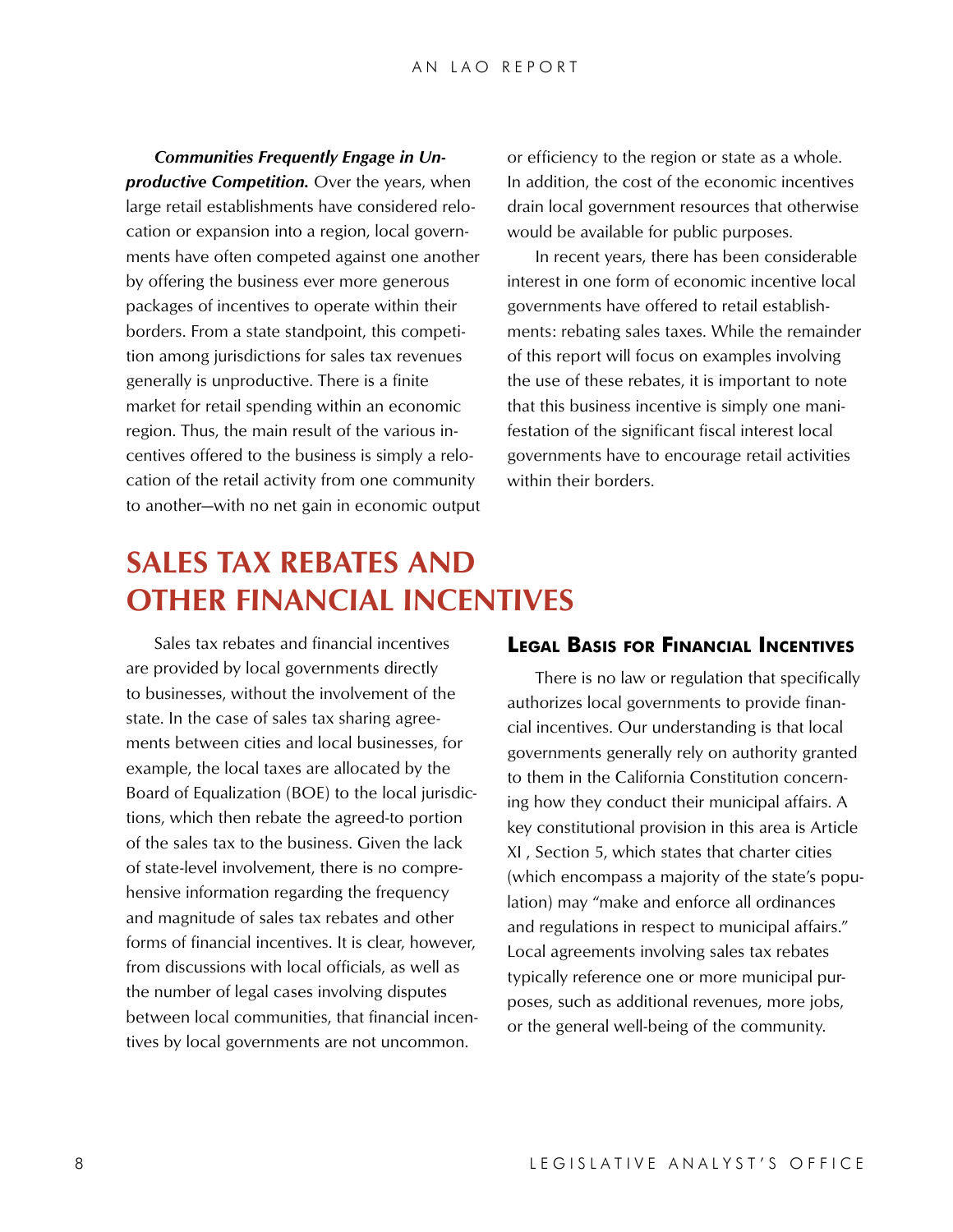# **Main Ways That Financial Incentives Are Used**

Financial incentives are typically provided by local governments in return for the location or expansion of a business into a community—or to encourage an existing business to remain in the community. Some of the higher profile examples involve sales tax sharing agreements between cities and large sales tax generators, such as auto dealers, big box stores, or malls. However, as noted above, financial incentives can take many forms, and they are provided to a wide variety of tax-generating businesses. Even in cases where the incentive does not involve a sales tax sharing agreement, the magnitude of the incentive is often tied, directly or indirectly, to the sales tax generation potential of the business.

# **Legislature Has Restricted Use of Incentives for Certain Relocations**

In most cases, incentives do not involve the redirection of *existing* sales taxes from one community to another. (Rather, they are aimed at attracting new or expanded business.) However, there are a number of high profile instances where this has been the case. In recent years, the state has restricted the use of financial incentives in some areas where competition between communities has been most intense. In 1999, the Legislature passed Chapter 462, Statutes of 1999 (AB 178, Torlakson), which required a community that uses financial incentives to lure a big-box retailer or auto dealer from a neighboring community to offer the other community a contract apportioning the sales taxes generated by the business between the two jurisdictions. The provisions of Chapter 462 were replaced by tougher restrictions in 2003, with the enactment of Chapter 781, Statutes of 2003 (SB 114, Torlakson). This measure prohibits a community from providing any form of financial assistance to a vehicle dealer or big-box retailer relocating from a neighboring community.

#### **But Other Types of Tax Diversions Continue**

While Chapter 781 prohibits the use of financial incentives to lure auto dealers and bigbox retailers from other communities, incentives can continue to be used to encourage other business relocations. They also continue to be used to encourage other actions by businesses that result in the redirection of sales taxes. Two such actions—each of which have involved the redirection of millions of dollars of local sales taxes—are (1) the consolidation of *sales offices* into a community and (2) the redirection of sales taxes through the creation of a *buying company*.

### **Relocation or Consolidation of Sales Offices**

This involves an incentive payment to a business that locates a sales office in a community. As noted earlier, in cases where companies have multiple operations in California, sales taxes are allocated to the place where the principal sales negotiation takes place. For some businesses, such as cement manufacturers, Internet or mail order franchises, or suppliers of large computer systems, the sales offices may be located with other operations of the business or may be located in a separate location. If a company that has multiple places of business decides to consolidate all of its sales into just one office, the local jurisdiction which has that consolidated office can benefit from all the statewide sales of the business (see Figure 4 on next page).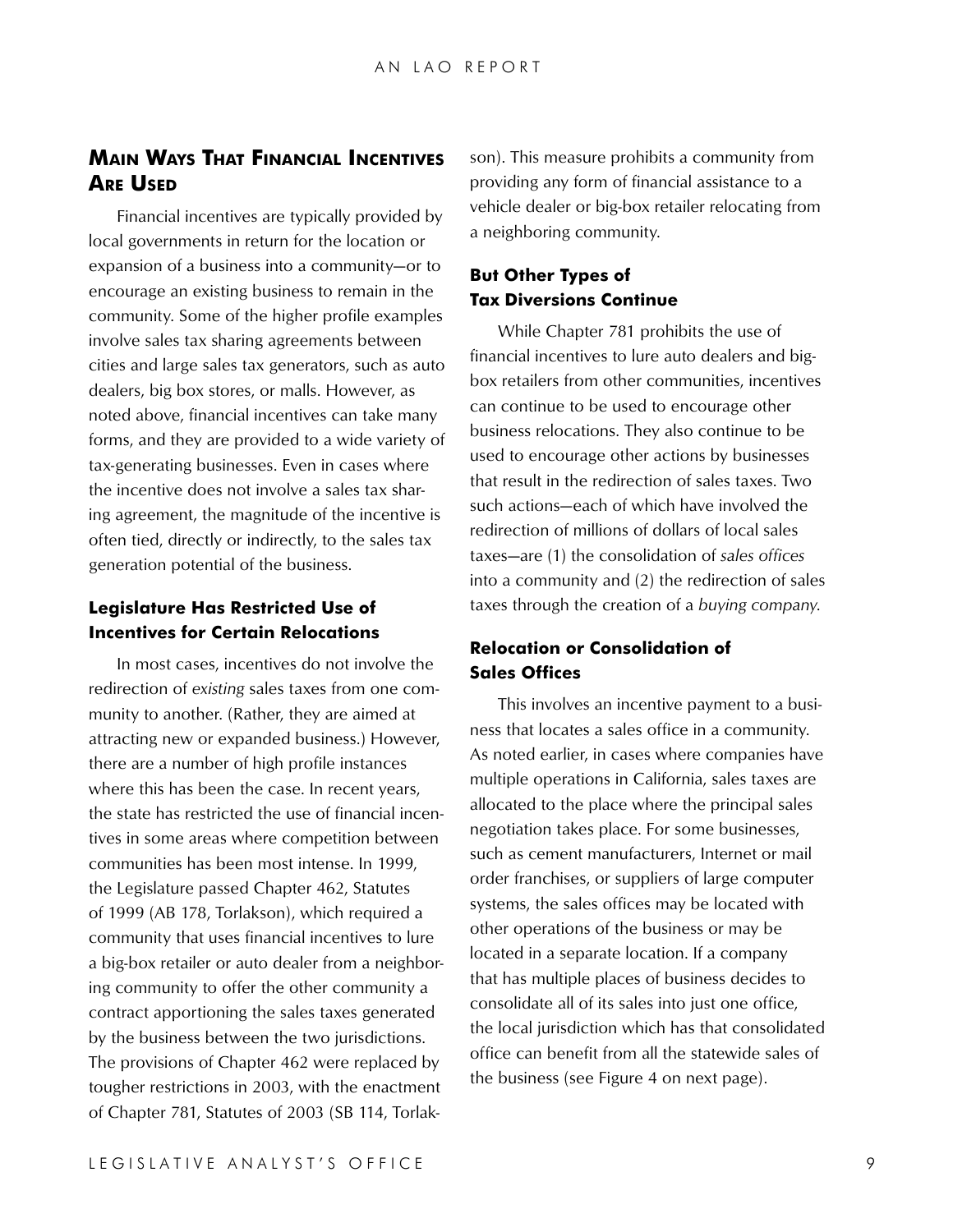#### **Figure 4**

# **How Consolidation of Sales Offices Can Affect Allocation of Local Bradley-Burns Sales Taxes**

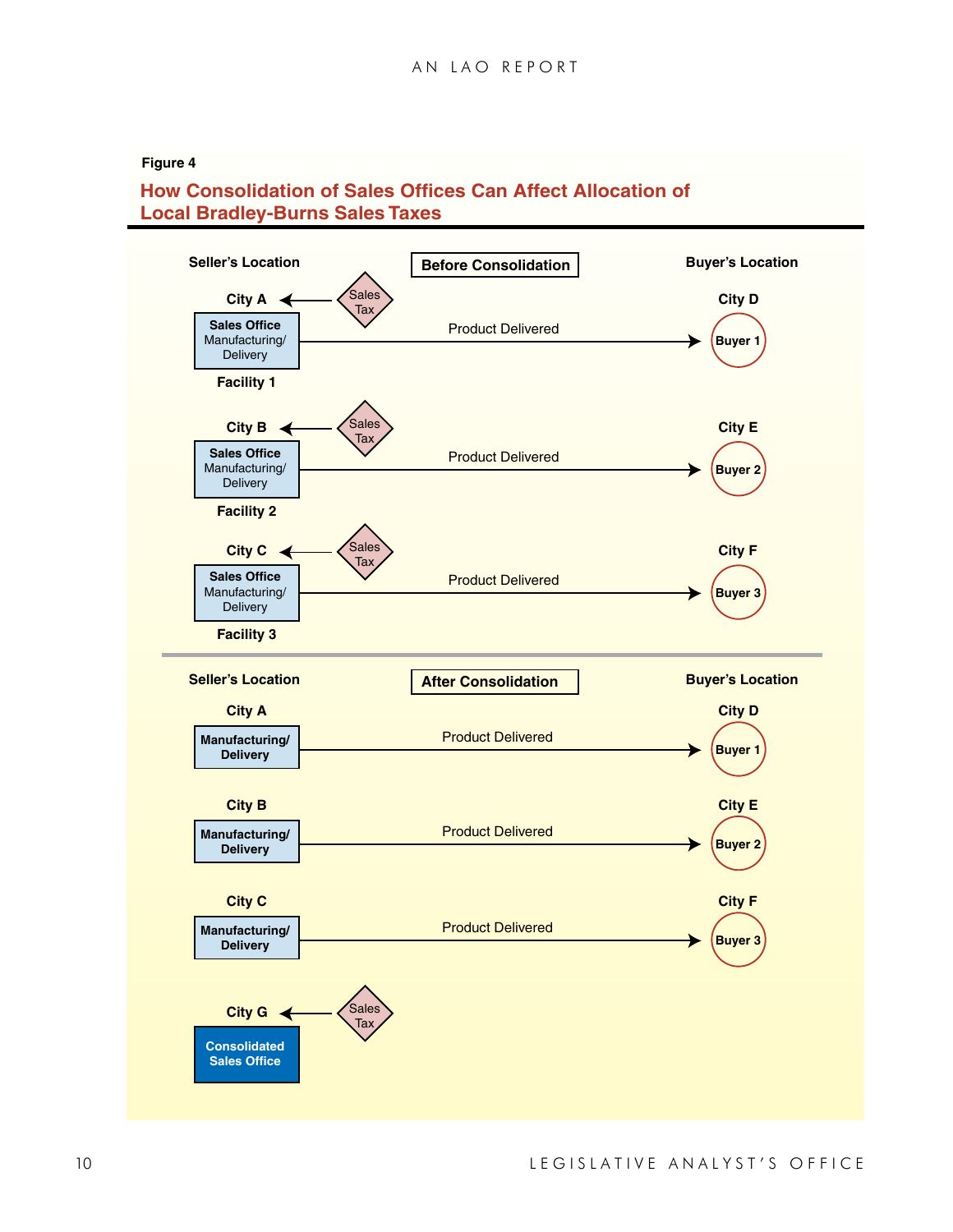*Example—Agreement Between City of Corona and Robertson's Ready Mix.* One wellpublicized example of sales office consolidation occurred in 2000, when a Southern California cement manufacturer (Robertson's Ready Mix) entered into an agreement with the City of Corona. Prior to this agreement, the company had numerous sales offices located with its concrete batch plants in 20 different jurisdictions. Under the agreement, the company consolidated all of its sales offices into one central location within Corona's city limits. In return, the city rebated approximately one-half of its additional sales tax revenues to the company for one year.

This agreement resulted in the shifting of roughly \$2 million in sales taxes to Corona (which was then divided equally with the concrete company) and away from its neighboring cities. Among the many concerns raised by this agreement was that communities where the batch plants resided lost sales taxes and thus were no longer being compensated for the environmental, infrastructure, and public service burdens being placed on them by the concrete manufacturing and delivery operations. Several legislative measures were introduced which would have allocated the sales taxes back to the batch plants from which the concrete deliveries were made. The measures did not pass, however, due partly to concerns about the creation of special local sales tax allocation rules for just one industry.

#### **Creation of a Buying Company**

Although financial incentives are normally used to attract businesses that *sell* taxable commodities, there are also notable examples of where they are provided to companies that are *large purchasers* of taxable commodities. Specifically, they have been provided by local agencies to businesses that create subsidiary *buying companies* for the purpose of redirecting sales taxes into the community.

*How Location of a Buying Company Can Redirect Sales Taxes.* Under current state BOE regulations, a business can set up a subsidiary "buying company" to purchase taxable commodities on its behalf. This subsidiary is granted a seller's license by BOE. The way in which a buying company can then be used to redirect sales taxes is illustrated in Figure 5 (see next page).

- ➢ The top panel shows that, *before* the creation of a subsidiary buying company, the sales taxes on items purchased by a business are collected by the companies selling the products and allocated to the cities where they reside. (In the case of jet fuel, the taxes are allocated to where the fuel is delivered, if the seller has more than one place of business in California.)
- ➢ The bottom panel shows that, *after* its creation, the buying company acquires the commodities from the original sellers and then resells them to its parent. The original transactions are not subject to the sales tax, since the products are being purchased by the buying company for resale. However, the final sale between the buying company and its parent company is taxable and the sales taxes are allocated to the jurisdiction in which the buying company resides (see bottom panel of Figure 5).

Through the creation of a buying company, a business that is purchasing taxable commodities can reallocate the sales tax from the location of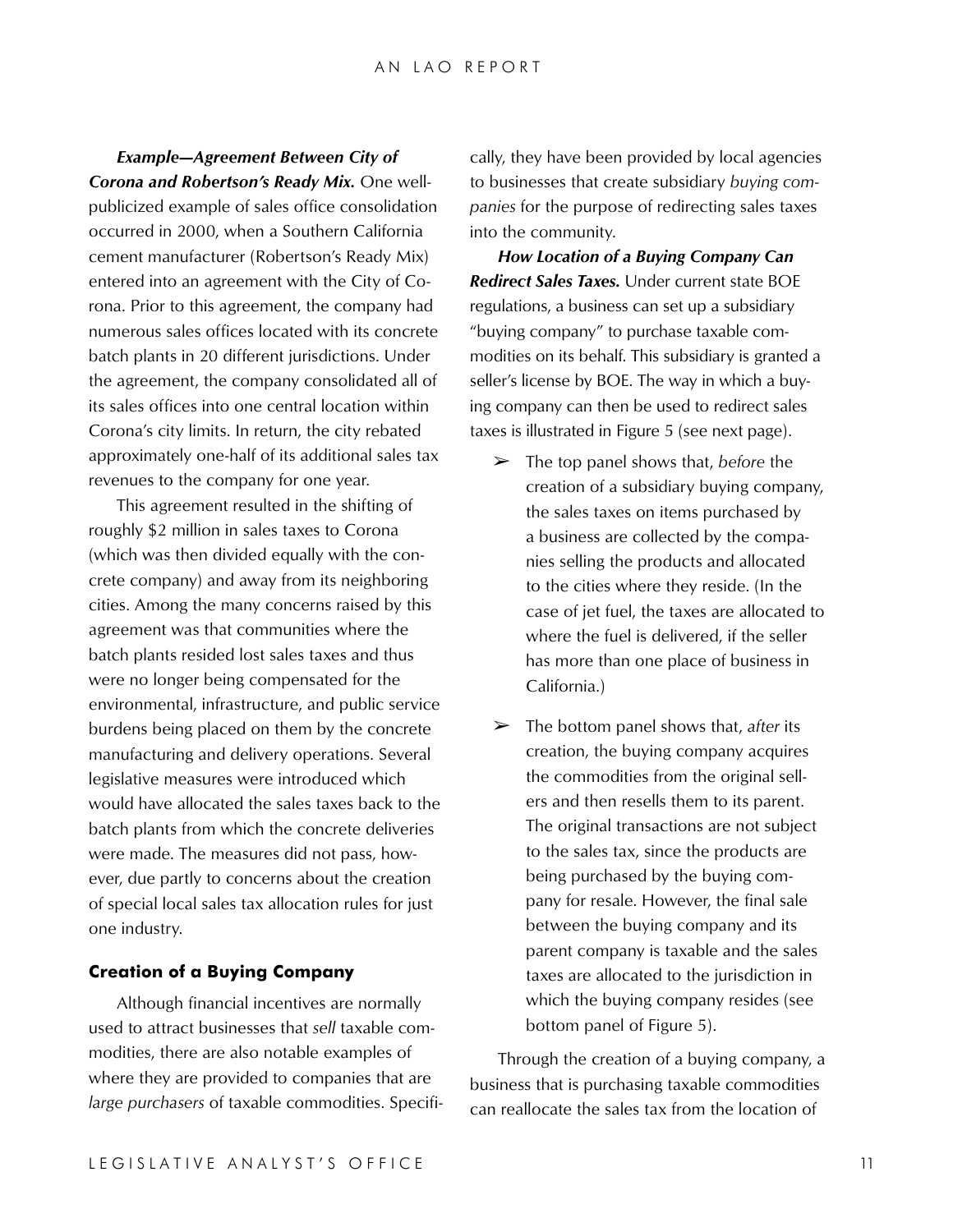the original sellers (or, in the case of jet fuel, the location where the fuel is delivered) to the location of the buying company.

*Key Example—Oakland Agreement With United Airlines.* Although we are aware of several cases where buying companies have been used to divert significant amounts of local sales taxes, the most publicized example is related to the 2003 agreement reached between the City of Oakland and United Airlines involving the diversion of sales taxes on jet fuel. Prior to this agreement, jet fuel purchased by United Airlines was allocated to the various points of delivery throughout the state—roughly one-half to San Francisco International Airport (and divided between San Mateo and San Francisco Coun-

**Figure 5**

#### **How Creation of a Buying Company Can Redirect Sales Taxes**<sup>a</sup>

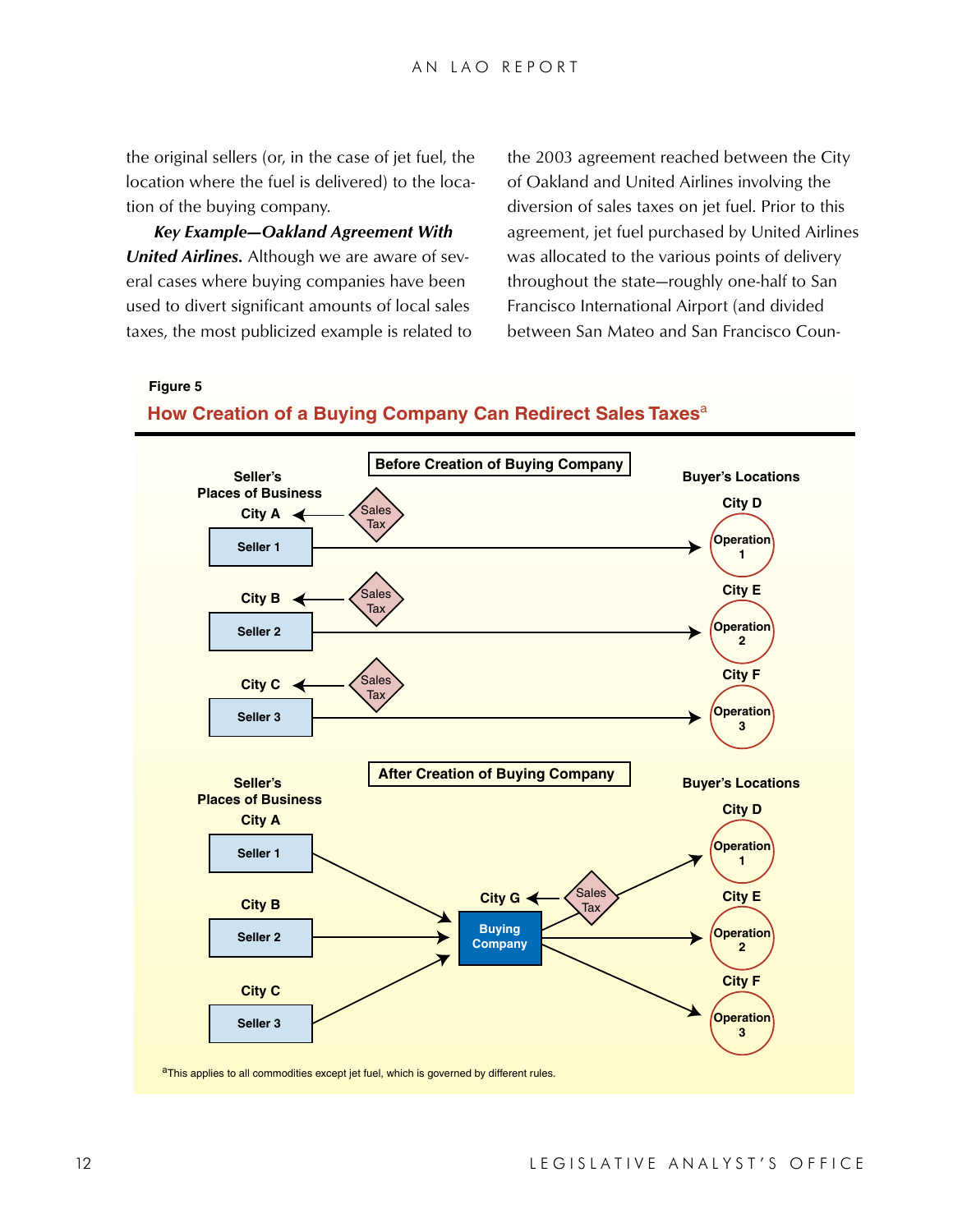ties), about 40 percent to Los Angeles International Airport, and the remainder to other areas throughout the state. The point-of-delivery allocation was consistent with Chapter 1027, which requires that the sales taxes be allocated to the point of delivery in the case where the seller has more than one place of business in California. In this case, the seller was a major oil company with multiple operations in this state.

In 2003, Oakland entered into an agreement with United Airlines where:

- $\triangleright$  United created a "single source purchasing and resale business" (United Aviation Fuel Corporation) within the city limits of Oakland, which purchases all jet fuel for United operations within California. This buying company then resells the fuel to United Airlines at airports throughout California. (The fuel itself is not diverted to Oakland—it continues to be pumped directly from the supplier into holding tanks at the various airports. The buying company merely takes temporary title to the fuel before reselling it to its parent company—United Airlines.)
- $\geq$  Because this buying company has only one place of business in California, under the terms of Chapter 1027, all jet fuel sales are allocated to point of sale, rather than point of delivery. Thus, all of the jet fuel sales to points in California are sourced to this buying company within the City of Oakland.
- $\triangleright$  In return, the city agreed to rebate 65 percent of all Bradley-Burns sales taxes paid on jet fuel purchased through United Aviation Fuel Corporation.

The net impact of this agreement is an annual savings of about \$6 million for United Airlines, a net increase (after rebates) of about \$3 million in sales taxes to the City of Oakland, and corresponding losses totaling \$9 million to other local jurisdictions in California, of which about \$4.5 million is borne by San Mateo and San Francisco Counties.

In response to concerns about this diversion, the state enacted Chapter 391, Statutes of 2005 (AB 451, Yee), which requires that *all* jet fuel sales occurring on or after January 1, 2008, will once again be allocated to the point of delivery, regardless of whether the seller has one or more places of business in the state. While implementation of this measure will address concerns about the diversion of jet fuel sales taxes, buying companies could continue to be used to divert sales taxes on all other types of purchases.

# **BOE Regulation of Buying Companies Is Ineffective**

One key factor that enabled Oakland to redirect sales taxes on jet fuel is the absence of meaningful regulation of buying companies. These entities are not defined in state statute. Rather, they are established solely through BOE Regulation 1699(h), which defines a buying company as a legal entity that:

- $\triangleright$  Is separate from its controlling business.
- $\triangleright$  Is created to perform administrative functions, including acquiring goods and services, on behalf of its parent company.

This definition appears to be aimed at preventing the use of buying companies for the purpose of diverting sales taxes. The problem is that the criteria subsequently specified in the regulation that a company must satisfy to be considered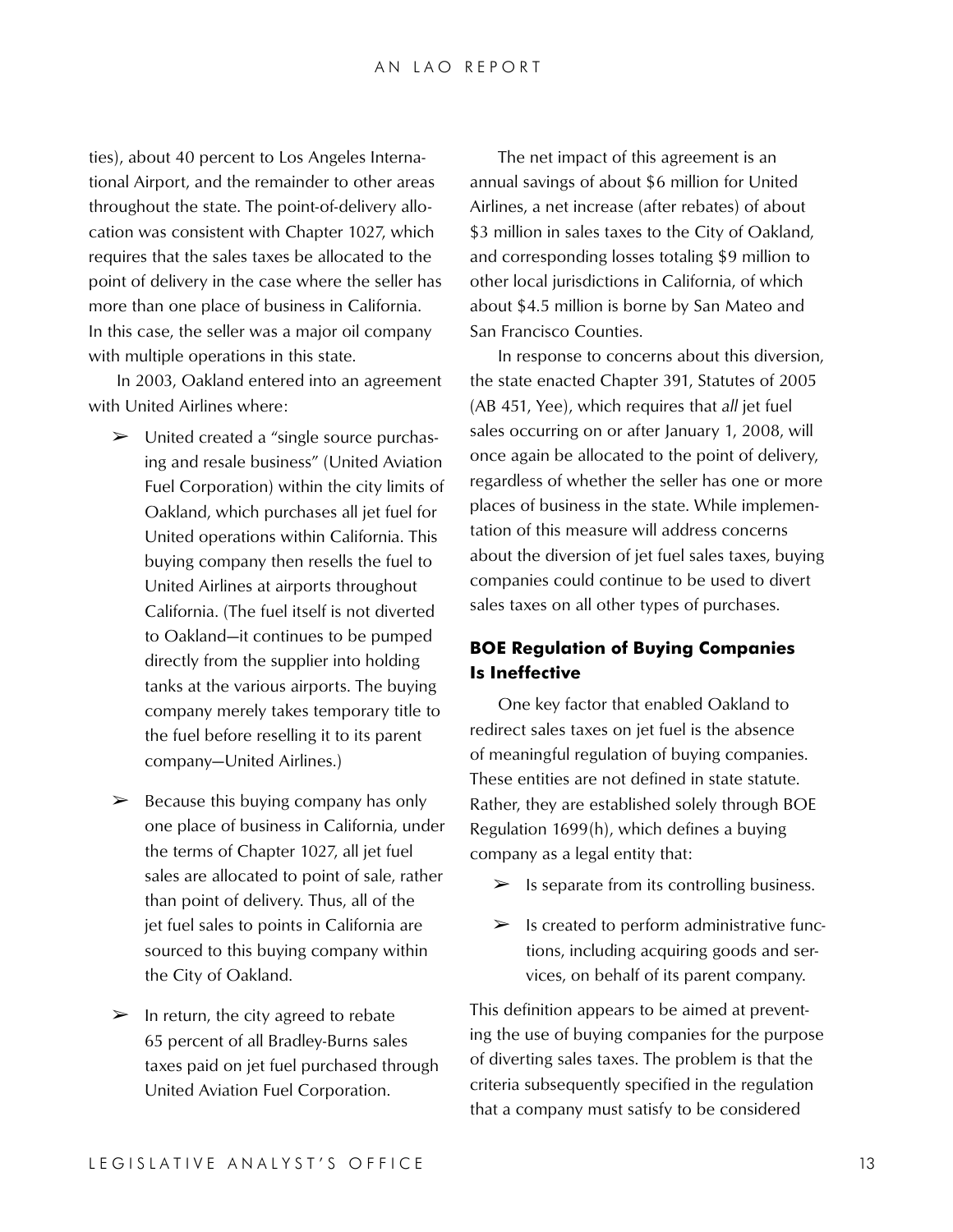a separate entity (and thus eligible to obtain a seller's license) are minimal. A buying company merely needs to keep invoices—an activity that any company would perform in the normal course of business—*or* add markup to cover its costs. Even companies failing to meet these minimal requirements can still be granted sellers permits at the discretion of the board.

The BOE staff informs us that it cannot point to a single instance where a seller's permit has been denied to a buying company because it failed to meet the qualifications of Regulation 1699(h). Moreover, a company seeking a seller's permit is not even required to provide information about the nature of its sales or customer base (for example, the percent of its sales that are to affiliated companies). As a result, BOE has no way of even telling from the application whether an entity seeking a seller's permit is a buying company or a traditional retailer.

*BOE Voted in 2005 to Retain Regulation 1699(h) in Present Form.* In response to the Oakland jet fuel deal with United Airlines, the City and County of San Francisco filed a petition with BOE asking it to amend or repeal regulation

1699(h). The petition claimed that the regulation is ineffective and inconsistent with state law.

In 2005, BOE considered a variety of potential changes to Regulation 1699(h). These included a relatively modest change recommended by its staff that would have required either: (1) more significant business separation between the buying company and its affiliates or (2) that the board consider a wider range of facts and circumstances in determining whether the buying company should receive a seller's permit. Some of the factors the board could consider in making this determination is whether there is an economic incentive agreement with a local agency, a stated intent to redirect sales taxes, or the absence of sales to unrelated entities.

The board rejected these modest staff-recommended changes, as well as other potential changes, voting instead to leave the current regulation unchanged. Thus, there remains virtually no practical limitations on the extent to which buying companies can be set up by companies for the purpose of redirecting sales taxes—nor is there even any way for the state to obtain information about their existence or nature.

# **Options For Addressing Problems With Current Allocation System**

There are two basic approaches that the Legislature could take to address the problems associated with the current method of allocating Bradley-Burns sales taxes (see Figure 6). It could undertake a major reform to the local sales tax, or it could adopt a more targeted approach, focusing on factors in the present system that are used to redirect sales taxes.

#### **Major Reform**

Over the years, many groups studying California local finance have recommended that the state make significant changes to the local sales tax to mitigate its undue influence on local government land use planning and economic development activities. The recommendations have included: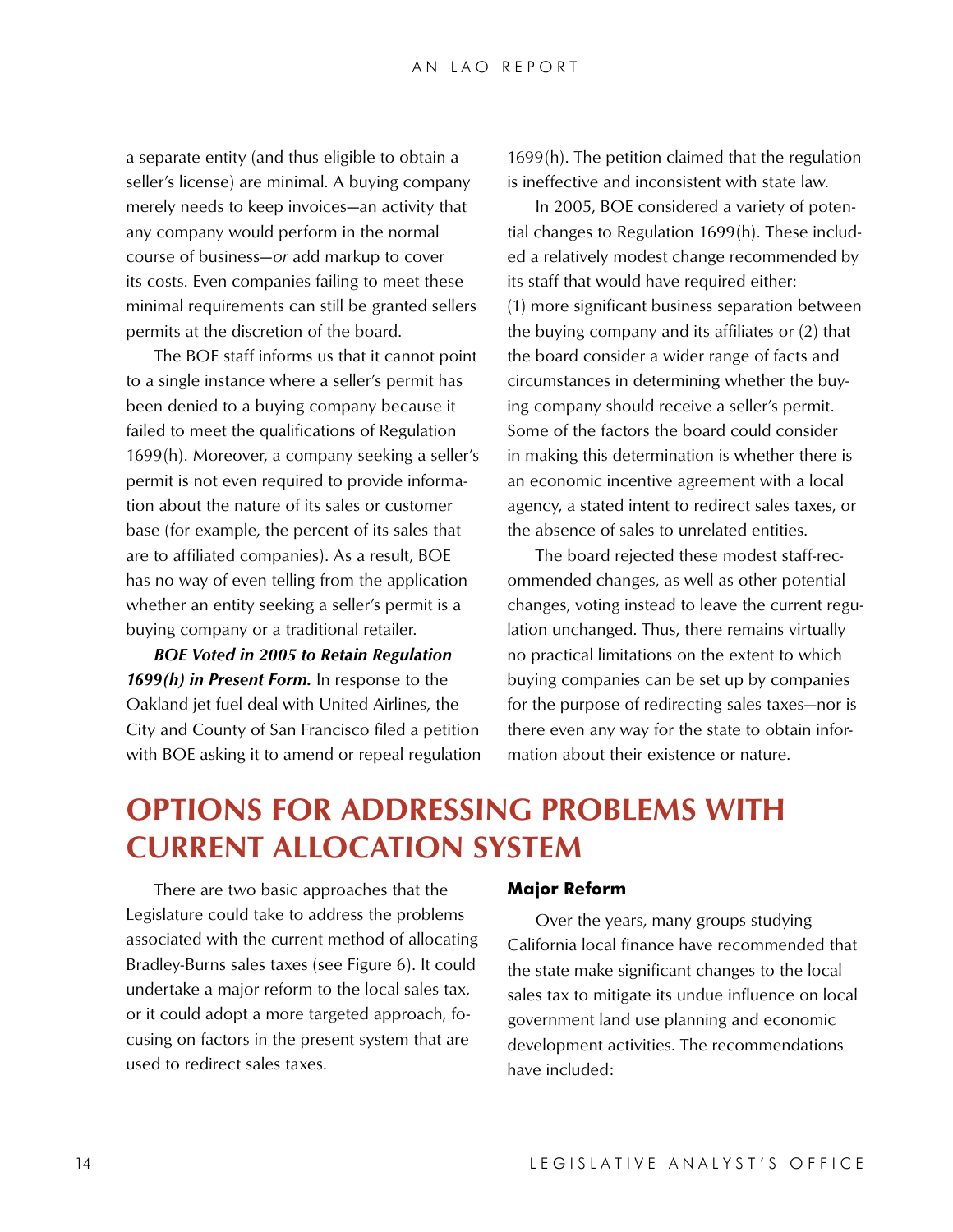- ➢ *Changing the Local Government Sales Tax Allocation System.* The situs-based allocation methodology for the local sales tax could, for example, be replaced (in whole or in part) with a populationbased allocation system. Under this approach, sales tax revenues in a region would be allocated to each community based on the size of its population. This change could apply to all local sales tax revenues, or to the growth in sales tax revenues after a future date.
- ➢ *Changing the Local Government Tax*  **Base.** Local government sales tax revenues could be swapped (in whole or in part) with another tax. For example, the state could transform the local sales tax into a state resource and provide local governments with (1) an increased share of the local property tax or (2) a per person allocation from the statewide personal income tax.
- ➢ *Combination Approach.* Various hybrid approaches also are possible. For example, the state could allocate some or all of the local sales tax to the *county* in

which the transaction occurred. Cities, in turn, could receive an increased share of the property tax (redirected from the current county share).

While each of these approaches would reduce local government incentives to use their land use and economic development powers to promote retail developments, none would be easy. Rather, each of the options would require difficult tradeoffs across multiple worthy policy objectives, including state-local fiscal stability and revenue diversification.

*Reforms Would Require Changes to State Constitution.* Proposition 1A, approved by the voters in March 2004, restricts the ability of the state to reduce local sales tax rates or alter the method of allocation. It also restricts the state's ability to shift local property taxes between schools and non-school local governments. Given these restrictions, any significant changes to the allocation methods for Bradley-Burns sales taxes or shifts in local sales and property taxes would require changes to the Constitution.

#### **Targeted Changes**

As an alternative to making fundamental changes to the local system of taxes, the Legisla-

> ture could retain the existing system and make focused changes aimed at limiting some of most counterproductive aspects of the current allocation system. Two targeted options are to:

➢ *Expand Restrictions on Financial Incentives.* The Legisla-

### **Figure 6**

# **Ways to Address Problems Related to Present Local Sales Tax Allocation System**

#### **Major Reforms to Local Sales Taxes (Requires Changes to State Constitution)**

- Revise local sales tax allocation system.
- Revise local tax base.
- Combination of above two.

#### **Targeted Solutions**

- Expand current restrictions on financial incentives for sales tax diversions.
- Regulate buying companies more effectively.